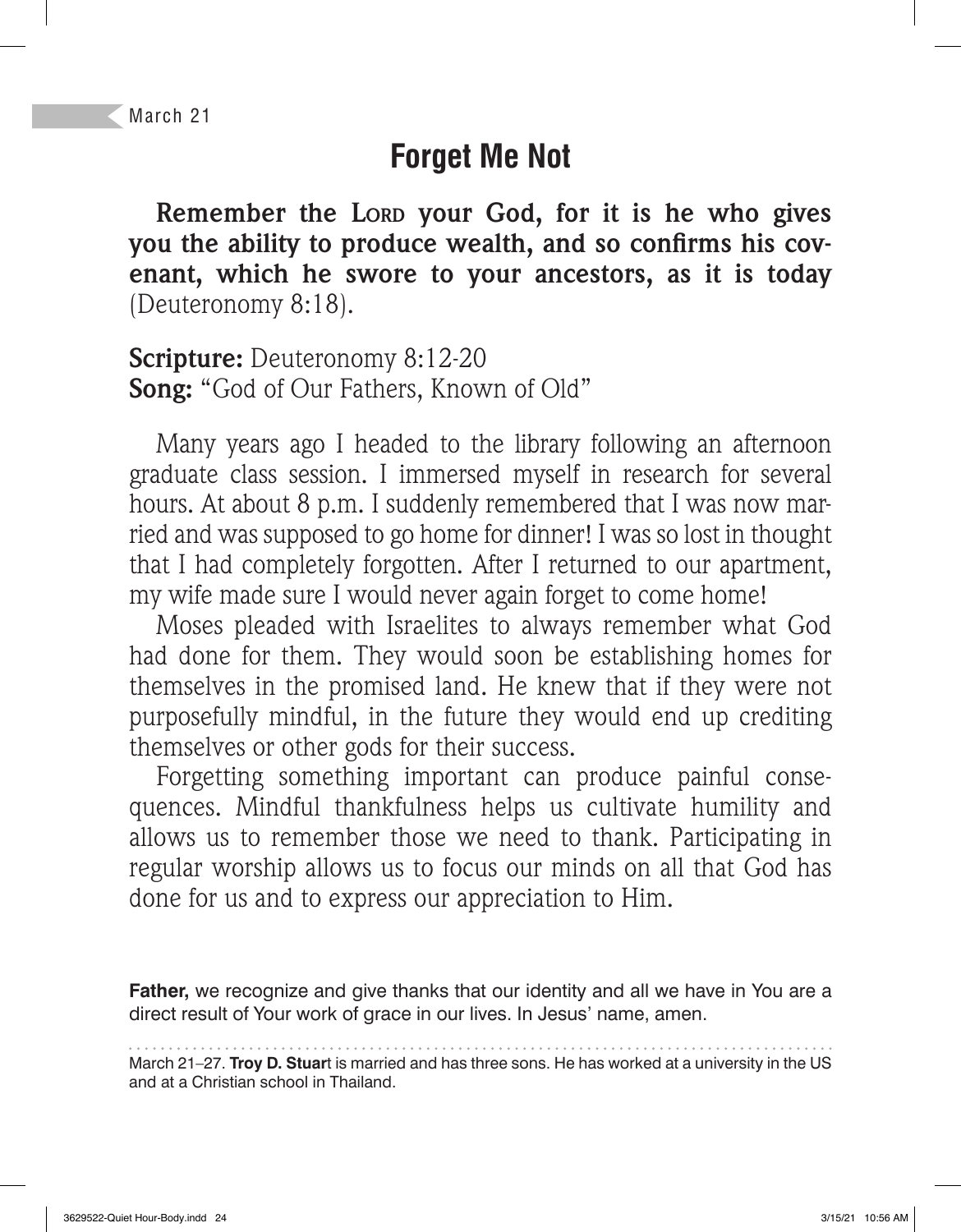### **Acceptable Religion**

**Religion that God our Father accepts as pure and faultless is this: to look after orphans and widows in their distress and to keep oneself from being polluted by the world** (James 1:27).

**Scripture:** James 1:19-27 **Song:** "O Thou, the Helpless Orphan's Hope"

One Christian organization that focuses on adoption has developed a unique program that brings together God's call to look after orphans and widows. Families who are trying to adopt a child raise funds for the adoption by offering to do a service project for a widow. Projects often involve construction, such as putting a new roof on a widow's house.

The community the apostle James wrote to was struggling to love each other well. Moral filth and anger issues had contaminated the church. James gives them a remedy: Talk less. Listen more. Serve people in need. This is what love looks like in action. This is the lifestyle of people who will not be polluted by sin.

The world needs these words today. Life is fast. Information bombards us from every direction. It is so easy to speak before we think, to listen last rather than first. The world screams at us to look out for number one and get everything that is coming to us. The Bible speaks a different word: Look out for people who are hurting. Listen to your neighbor. These are the characteristics of pure and faultless religion.

**Father,** we pray for children without parents, for widows, and for all who are in need. We pray that You would use us to bring help and hope to people who are vulnerable and hurting. In Jesus' name, amen.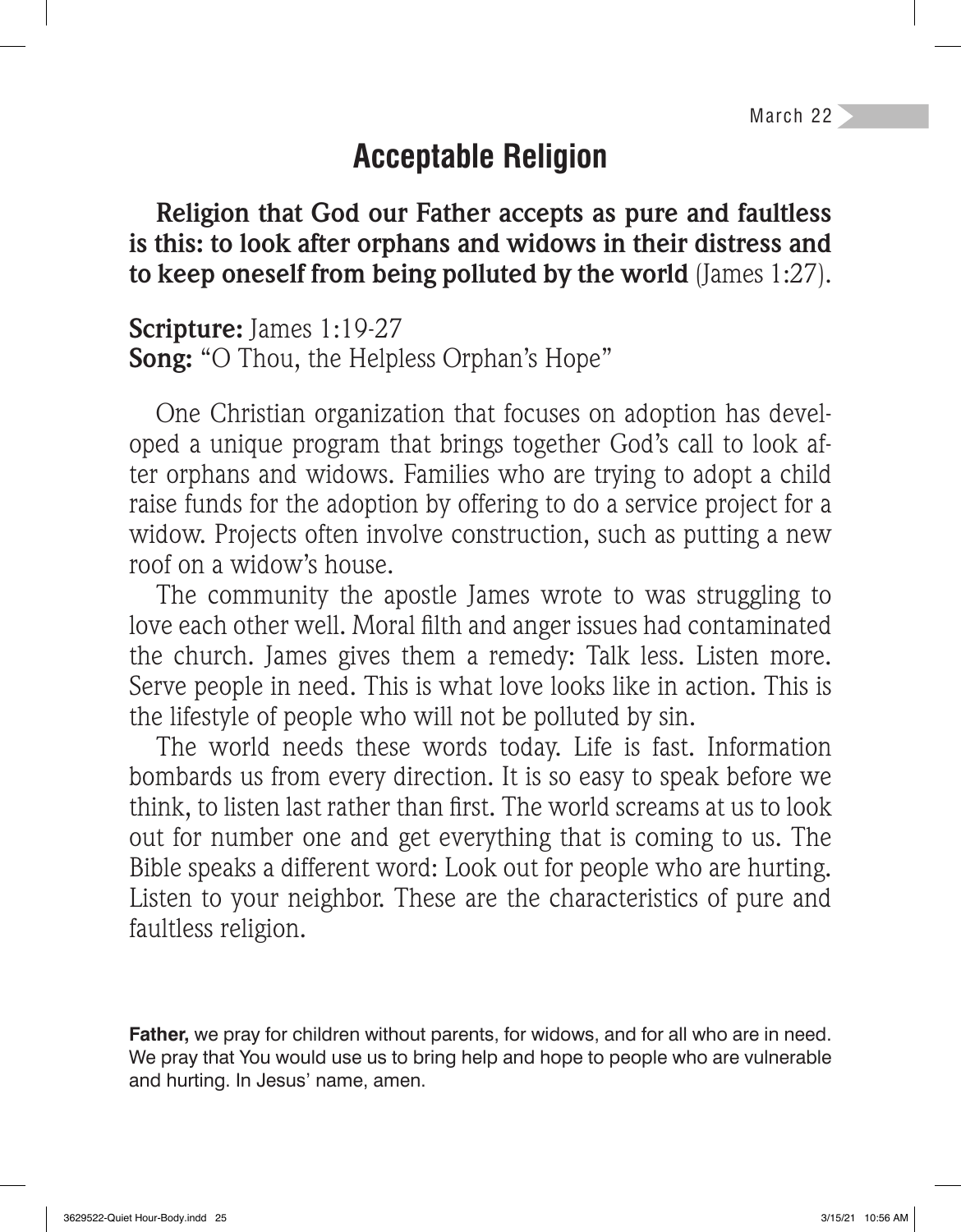### **Enemy on the Loose**

**Be alert and of sober mind. Your enemy the devil prowls around like a roaring lion looking for someone to devour**  (1 Peter 5:8).

**Scripture:** 1 Peter 5:5-9 **Song:** "Oh, Watch and Wait"

One summer I was home from Thailand, visiting my mother in Lousiana. At about 10 p.m. a helicopter flew over the roof and flooded my mother's yard with light. Several police cars stopped on the road out front, and a police boat eased along the bayou behind the house. The authorities were searching for a man who had escaped from them and had fled into the neighborhood. I made sure all the doors were locked and stayed awake and watchful for much of the night.

Peter gives us a clear command: Be alert. We have an enemy who is real and dangerous. The devil is looking for people to hurt. He wants to "steal and kill and destroy" (John 10:10). Thankfully, God's hand is mighty. He can empower us to resist the devil. But we must remain alert and mindful of his schemes.

Apathy and passivity are counter to the Christian life. Christ's followers are to pay attention to what is happening around them; they are to remain aware of their surroundings. This keen alertness helps us not only to put up a good defense against spiritual attacks, but it also allows us to seize opportunities to serve others and advance God's kingdom.

**Father,** please give us eyes to see what is happening around us today. May we be aware of Satan's efforts to deceive us. May we be responsive to opportunities to serve You by serving others. In Jesus' name, amen.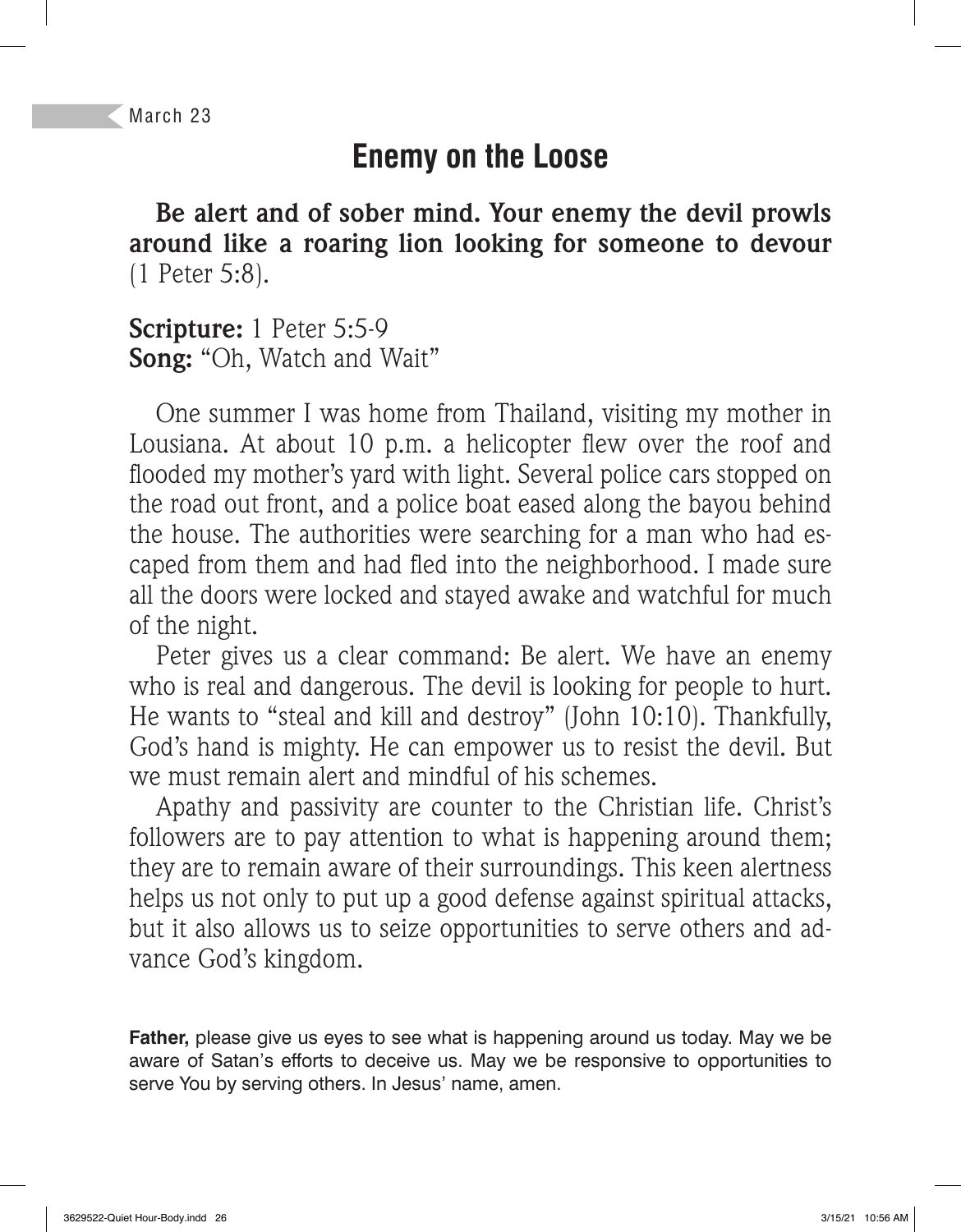### **Out of the Pit**

**Praise the LORD . . . who forgives all your sins and heals all your diseases, who redeems your life from the pit and crowns you with love and compassion** (Psalm 103:2-4).

**Scripture:** Psalm 103:1-10 **Song:** "By His Power He Lifted Me"

Certain cultures have unique ways of preparing pork for special occasions and events. Cajun country in south Louisiana has its Boucherie Festival celebrations that involve cooking pigs in various ways and always include plenty of zydeco music and dancing. Hawaiian style luaus are notable for featuring whole pigs that have been cooked in a pit.

Some believers may recall a time in their life when, rather than being like one of the people enjoying the party, they were more like the pig in the pit. Our sin separates us from God, and the truth is that because of sin we all deserve death. Thankfully, Scripture emphasizes a more powerful message. God, who is rich in compassion, was willing and able to rescue us from our death sentence.

Not only has He rescued us, but He also crowned us with love. When we accepted His offer of salvation, He invited us to His party. God rejoices over all of us who allow Him to rescue us from the pit. His heart is not to condemn us but to heal us.

**Father,** we humbly thank You for having compassion on us in our helpless state. We praise You for sending Jesus to rescue us and for crowning us with such unmerited love. We pray for people who have not yet surrendered their lives to Christ. In Jesus' name, amen.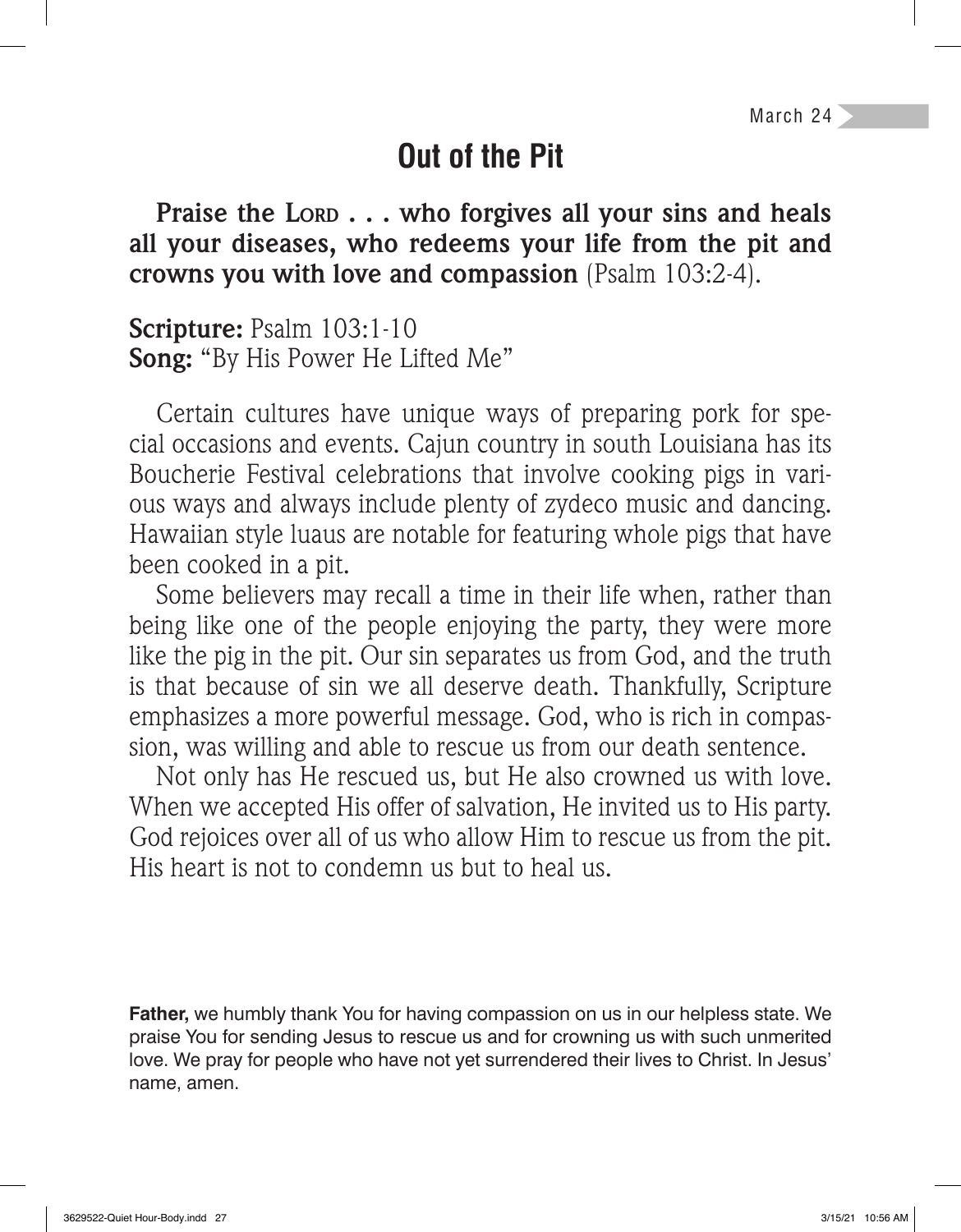# **Martian Miles**

**As high as the heavens are above the earth, so great is his love for those who fear him; as far as the east is from the west, so far has he removed our transgressions from us**  (Psalm 103:11-12).

**Scripture:** Psalm 103:11-22 **Song:** "When at a Distance, Lord, We Trace"

For years NASA has discussed its vision of sending humans to Mars. When its orbit is closest to earth, Mars is about 38.6 million miles away. That's a long trip! My home in Thailand is a mere 9,000 miles from my family and friends in Louisiana, about 24 hours of travel time. A flight to Mars would take astronauts six months or more!

Today's passage speaks of the enormity of God's love. His love for us is greater than the distance between us and the highest heavens. It is a love so big we cannot measure it in any meaningful way. From within this gargantuan love, God has redeemed us and will not hold our sins against us. He removes our transgressions from us by a distance greater than the size of our galaxy.

It is human nature to hold on to our guilt and shame. Often we are slow to accept that we are forgiven. That makes it easy to fall into the error of assuming that God is also slow to forgive. This passage speaks words that counter this tendency in us. God's love for us is vast; His willingness to forgive us is beyond measure. What a reason for rejoicing!

**Father,** Your love for us is overwhelming. Our hearts worship You in thankfulness for Your forgiveness and mercy. In Jesus' name, amen.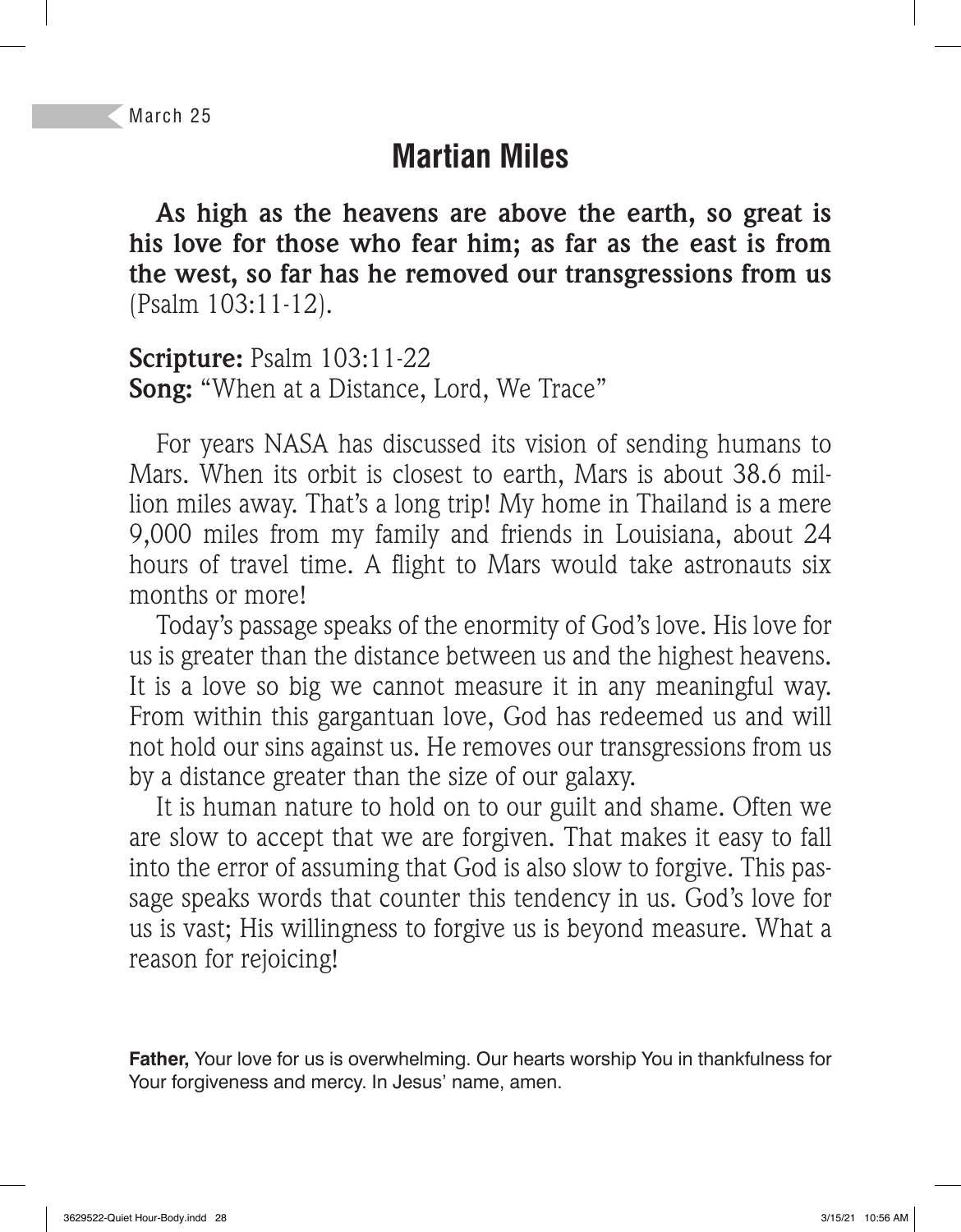March 26

#### **Truth in Advertising**

**Here is a trustworthy saying: If we died with him, we will also live with him; if we endure, we will also reign with him**  (2 Timothy 2:11-12).

**Scripture:** 2 Timothy 2:8-13 **Song:** "Holy Spirit, Truth Divine"

In the United States, it is against the law to lie to or grossly mislead people when advertising a product. These requirements are referred to as truth-in-advertisement laws. Despite these laws' good intentions, consumers must still constantly be wary of companies' efforts to exaggerate the merits of their products.

The gospel makes the boldest claims and biggest promises ever given to humankind: Jesus is God, and He died for our sins and rose again; nothing can separate us from God's love; everyone who puts their faith in Christ will reign with God forever. And in today's passage, the apostle Paul could not be clearer in affirming that the gospel message is trustworthy.

In an uncertain world, we need the certainty of God's truth. No generation has lived with more voices clamoring for their attention than this one. News organizations, media channels, and social media outlets bombard us with competing messages all day, every day. Christians must make a conscious choice to regularly unplug from these voices and turn their minds to God's Word. Scripture is the one place to which people can turn and know for sure that the message it communicates is true.

**Father,** thank You for the Bible. Thank You for being our foundation of truth in a world that often strives to mislead us. Give us courage to live by Your words of truth in our communities this week. In Jesus' name, amen.